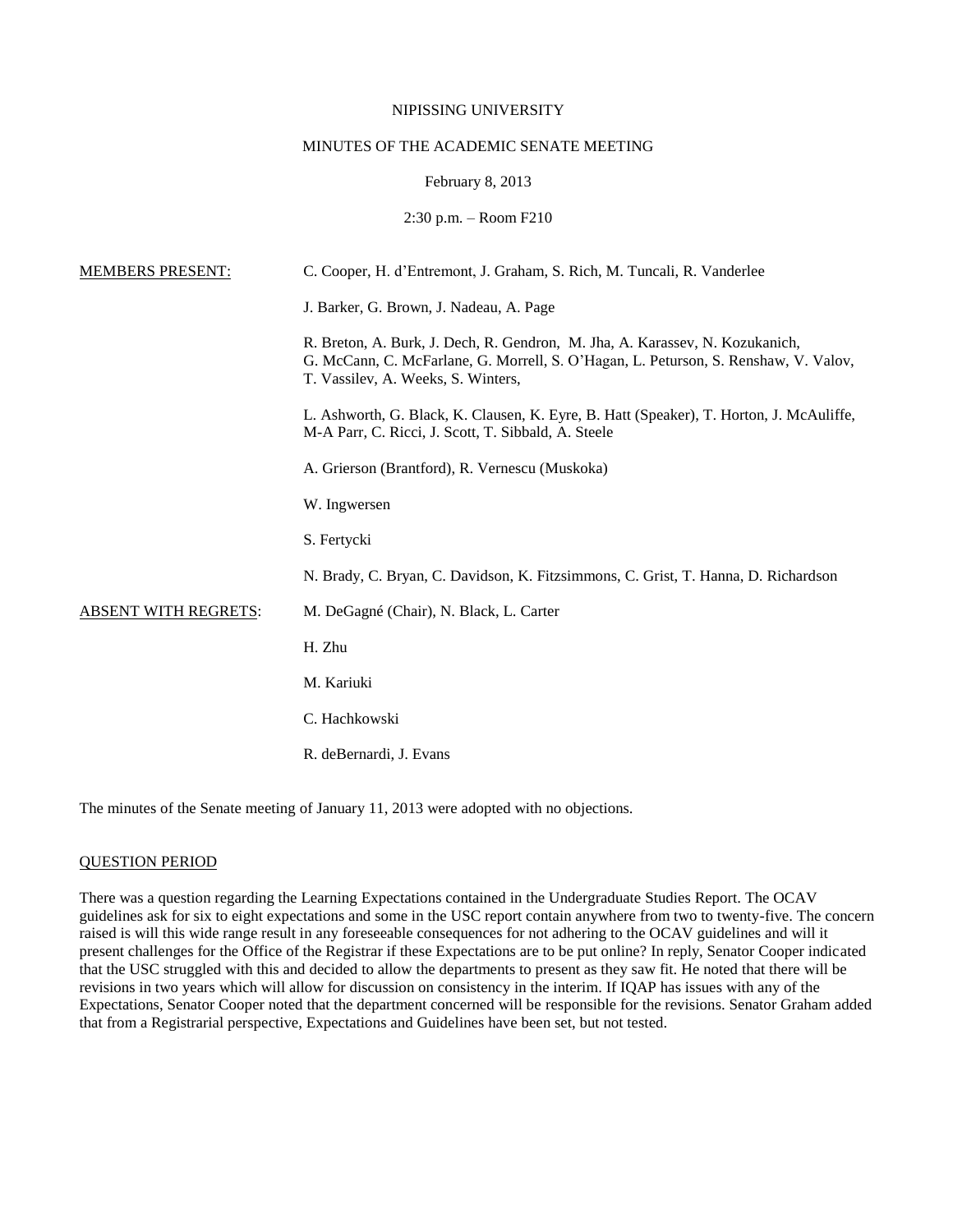## REPORTS of STANDING COMMITTEES and FACULTY or UNIVERSITY COUNCILS

### **Senate Executive Committee Report**

MOTION 1: Moved by H. d'Entremont, seconded by A. Burk that the Report of the Senate Executive Committee dated January 31, 2013 be received. CARRIED

### **Planning and Priorities Committee Report**

MOTION 2: Moved by H. d'Entremont, seconded by T. Hanna that the Report of the Planning and Priorities Committee dated January 18, 2013 be received. CARRIED

## **Undergraduate Studies Committee Report**

MOTION 3: Moved by C. Cooper, seconded by K. Fitzsimmons that the Report of the Undergraduate Studies Committee dated January 24, 2013 be received. CARRIED

### Child and Family Studies

MOTION 4: Moved by C. Cooper, seconded by S. Renshaw that Senate approve the addition of CHFS3136 to the Child and Family Studies curriculum as outlined. CARRIED

### Criminal Justice

MOTION 5: Moved by C. Cooper, seconded by J. Barker that Senate approve that students with an Ontario College Diploma in Police Foundations; or Community and Justice Services; or Law Clerk programs and who meet admission criteria be granted 45 credits (*from the previous 42 credits*) of advanced standing respectively in the Policing Stream; or the Correction Stream; or the Legal Studies and Administration Stream of the Criminal Justice program. CARRIED

### Nursing

MOTION 6: Moved by C. Cooper, seconded by A. Page that Senate approve the non-substantive change for the NURS2028 and NURS2029 prerequisite from SOCI2036 to SOCI1016. CARRIED

### School of Business

| <b>MOTION 7:</b> |  | Moved by C. Cooper, seconded by J. Nadeau that Senate bank the following courses: |
|------------------|--|-----------------------------------------------------------------------------------|
|------------------|--|-----------------------------------------------------------------------------------|

- TMGT1106 Introduction to Technology Management
- ADMN1606 Business Math and Statistics
- ADMN2167 Business Decision Making
- ADMN2707 Math and Statistics II
- MOTION 8: Amendment to Motion 7: Moved by J. Nadeau, seconded by S. Renshaw that Motion 7 be amended by removing ADMN2167 – Business Decision Making from the list of banked courses. **CARRIED**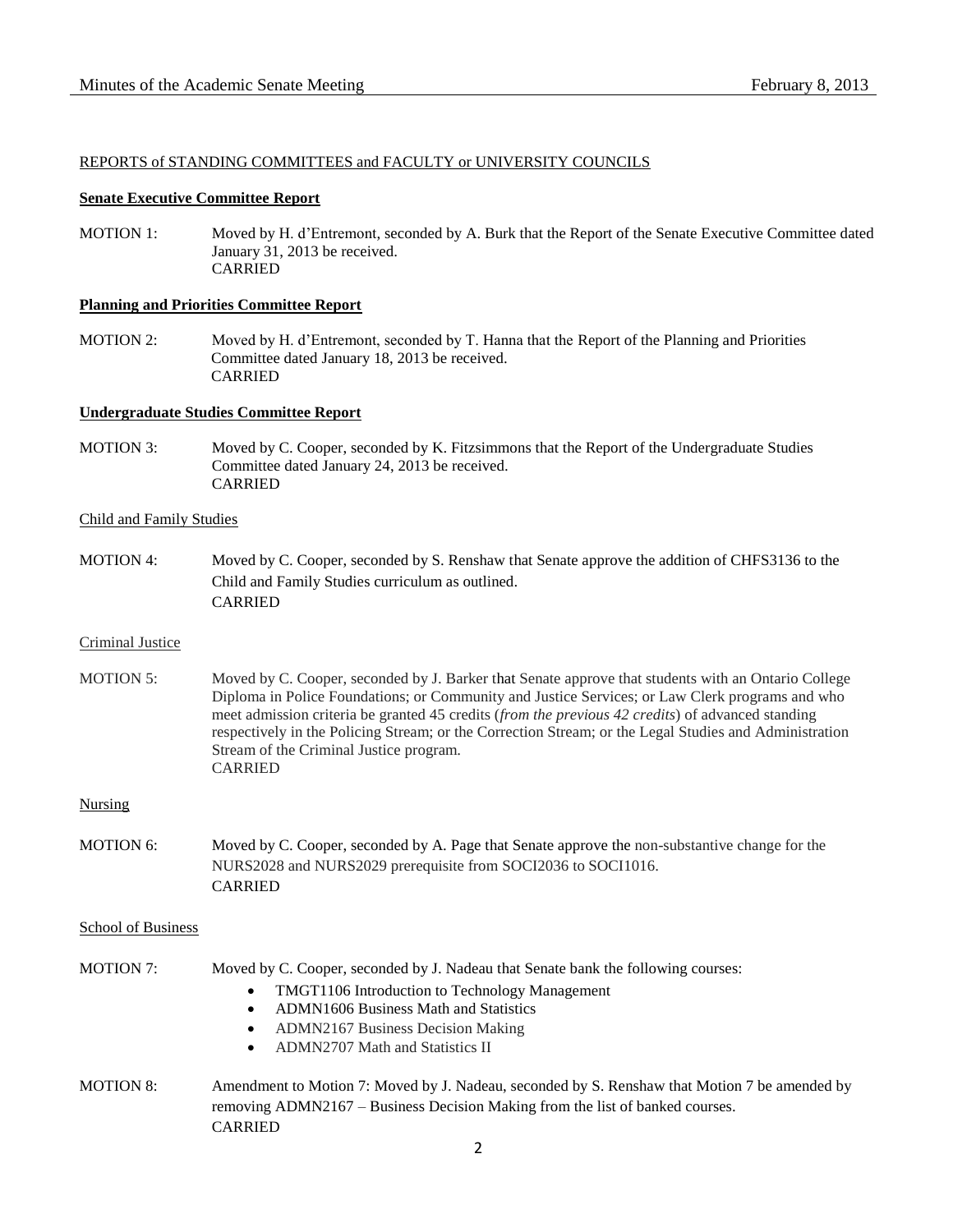| <b>MOTION 9:</b>  | Amended Motion 7, now Motion 9: Moved by C. Cooper, seconded by J. Nadeau that Senate bank the<br>following courses:<br>TMGT1106 Introduction to Technology Management<br>ADMN1606 Business Math and Statistics<br>ADMN2707 Math and Statistics II<br><b>CARRIED</b>                                                                                                                  |
|-------------------|---------------------------------------------------------------------------------------------------------------------------------------------------------------------------------------------------------------------------------------------------------------------------------------------------------------------------------------------------------------------------------------|
| <b>MOTION 10:</b> | Moved by C. Cooper, seconded by J. Nadeau that Senate approve the addition of TMGT1107 Introduction<br>to Innovation, Technology, and Sustainability.<br><b>CARRIED</b>                                                                                                                                                                                                               |
| <b>MOTION 11:</b> | Moved by C. Cooper, seconded by J. Nadeau that Senate approve that TMGT1107 replace TMGT1106 in<br>the core requirements.<br><b>CARRIED</b>                                                                                                                                                                                                                                           |
| <b>MOTION 12:</b> | Moved by C. Cooper, seconded by R. Gendron that Senate receive the learning expectations and outcomes<br>for TMGT1107.<br><b>CARRIED</b>                                                                                                                                                                                                                                              |
| <b>MOTION 13:</b> | Moved by C. Cooper, seconded by J. Nadeau that Senate approve the following changes to the BComm<br>core requirements:<br>• Remove ADMN2307 Commercial Law<br>• Remove ADMN1606 Business Mathematics and Statistics<br>• Add ADMN1607 Business Mathematics<br>• Add ADMN2606 Business Statistics<br><b>CARRIED</b>                                                                    |
| <b>MOTION 14:</b> | Moved by C. Cooper, seconded by J. Nadeau that Senate approve the addition of ADMN3056 Economic<br>and Management Decision Making (replaces ADMN2167 Business Decision Making and<br>ECON2106Managerial Economics) to the BBA Core.<br><b>CARRIED</b>                                                                                                                                 |
| <b>MOTION 15:</b> | Moved by C. Cooper, seconded by J. Nadeau that Senate approve that ADMN3056 Economic and<br>Management Decision Making be added to the School of Business course offerings and list of required<br>core subjects.<br><b>CARRIED</b>                                                                                                                                                   |
| <b>MOTION 16:</b> | Moved by C. Cooper, seconded by A. Weeks that Senate approve the addition of MKTG2127 Marketing<br>for Managers and remove TMGT1106 "Introduction to Technology Management" and add TMGT1107<br>"Introduction to Innovation, Technology and Sustainability" and remove ADMN2167 Business Decision<br>Making and ECON2106 Managerial Economics.<br><b>WITHDRAWN</b>                    |
| <b>MOTION 17:</b> | Moved by C. Cooper, seconded by J. Nadeau that Senate approve granting up to 15 transfer credits as<br>determined by the director or designate of the School of Business, consistent with existing transfer credit<br>practices, to students with post diploma certificates to the extent that comparable courses have been<br>completed at the post diploma level.<br><b>CARRIED</b> |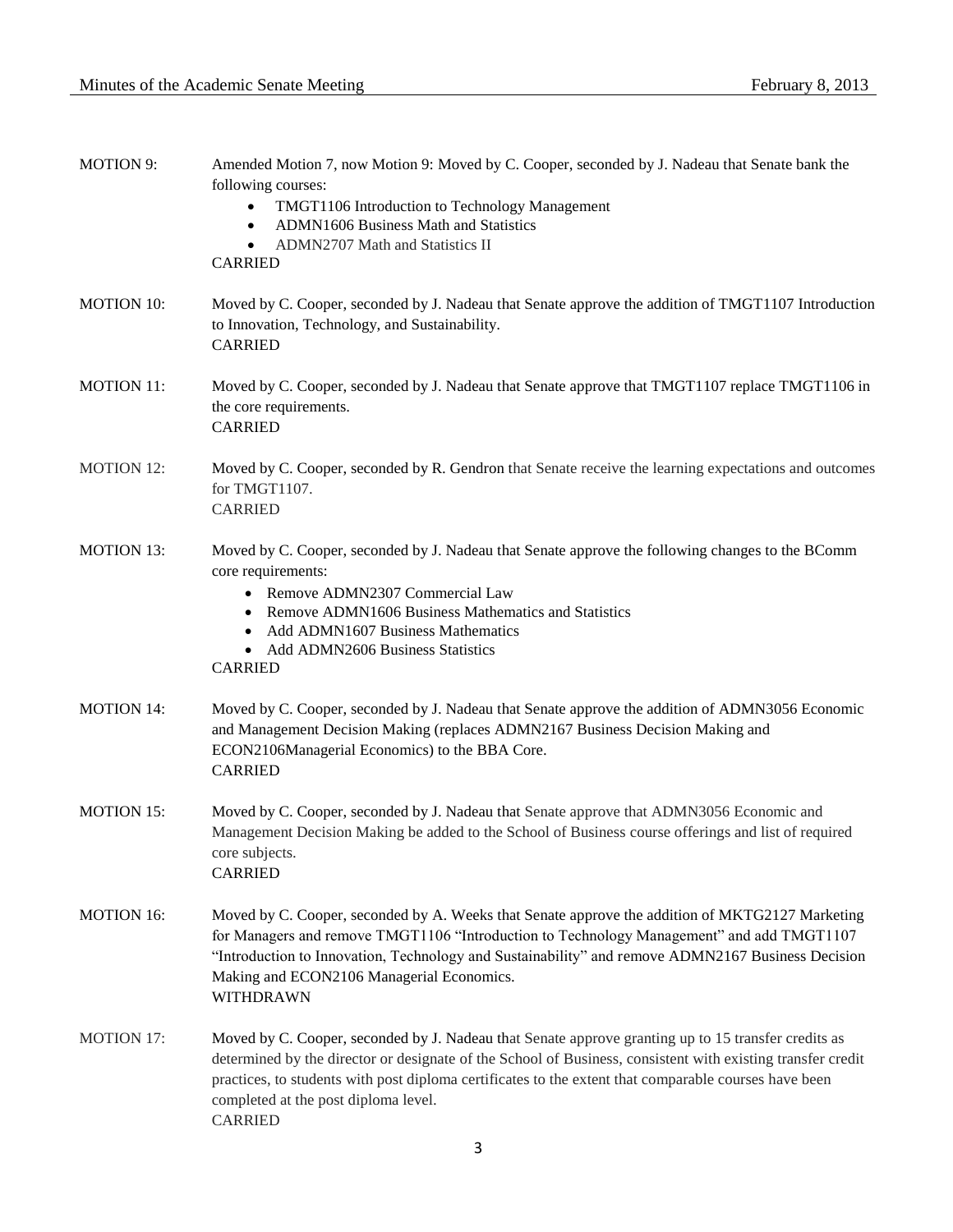# Computer Science/Mathematics

| <b>MOTION 18:</b>      | Moved by C. Cooper, seconded by V. Valov that Senate receive the Course Expectations/Outcomes for:<br>Astronomy<br>٠<br><b>Computer Science</b><br>$\bullet$<br>Mathematics<br><b>CARRIED</b>                                                                                                                                                                                                                                                                                                                                                                                                                                                                                                                                                                                                                                                                                                         |
|------------------------|-------------------------------------------------------------------------------------------------------------------------------------------------------------------------------------------------------------------------------------------------------------------------------------------------------------------------------------------------------------------------------------------------------------------------------------------------------------------------------------------------------------------------------------------------------------------------------------------------------------------------------------------------------------------------------------------------------------------------------------------------------------------------------------------------------------------------------------------------------------------------------------------------------|
| <b>English Studies</b> |                                                                                                                                                                                                                                                                                                                                                                                                                                                                                                                                                                                                                                                                                                                                                                                                                                                                                                       |
| <b>MOTION 19:</b>      | Moved by C. Cooper, seconded by C. McFarlane that Senate approve the non-substantive changes to<br>English Studies course titles as outlined in the attached document. These changes affect the list of courses<br>by groups (p. 95 of the current calendar) and the descriptive list of courses (pp. 212-220 of the current<br>calendar).<br><b>CARRIED</b>                                                                                                                                                                                                                                                                                                                                                                                                                                                                                                                                          |
| <b>MOTION 20:</b>      | Moved by C. Cooper, seconded by C. McFarlane that Senate approve the non-substantive change to the<br>course descriptions for:<br><b>ENGL3487 Topics in Poetic Genres</b><br>$\bullet$<br><b>ENGL3496 Topics in Dramatic Genres</b><br>$\bullet$<br>ENGL3497 Topics in Prose Genres<br>$\bullet$<br>ENGL4795 Creative and Critical Writing Honours Essay<br>$\bullet$<br><b>CARRIED</b>                                                                                                                                                                                                                                                                                                                                                                                                                                                                                                               |
| <b>MOTION 21:</b>      | Moved by C. Cooper, seconded by A. Burk that Senate approve the deletion of:<br><b>ENGL2117 Texts and Intertexts</b><br>$\bullet$<br>ENGL2206 Gender, Literature, and Culture I<br>$\bullet$<br>ENGL3016, Studies in Marginalized Literature I<br>$\bullet$<br>ENGL3017, Studies in Marginalized Literature II<br>$\bullet$<br>ENGL3027 Advanced Language and Rhetoric II<br>$\bullet$<br>ENGL3037 Studies in Media II<br>$\bullet$<br>ENGL3147 Studies in Postcolonial Literature II<br>$\bullet$<br>ENGL3207 Special Topics in Women's Literature II<br>$\bullet$<br>ENGL3607 Studies in Popular Culture II<br>$\bullet$<br><b>ENGL4557 Honours Seminar</b><br>$\bullet$<br><b>ENGL4687 Honours Seminar</b><br>$\bullet$<br><b>ENGL4786 Honours Seminar</b><br>$\bullet$<br><b>ENGL4787 Honours Seminar</b><br><b>ENGL4887 Honours Seminar</b><br><b>ENGL4897 Honours Seminar</b><br><b>CARRIED</b> |
| <b>MOTION 22:</b>      | Moved by C. Cooper, seconded by M. Tuncali that Senate approve that DIGI2305 Introduction to Digital<br>Culture (title pending above) be cross-coded as DIGI2305/ENGL 2305 Introduction to Digital Culture.<br><b>CARRIED</b>                                                                                                                                                                                                                                                                                                                                                                                                                                                                                                                                                                                                                                                                         |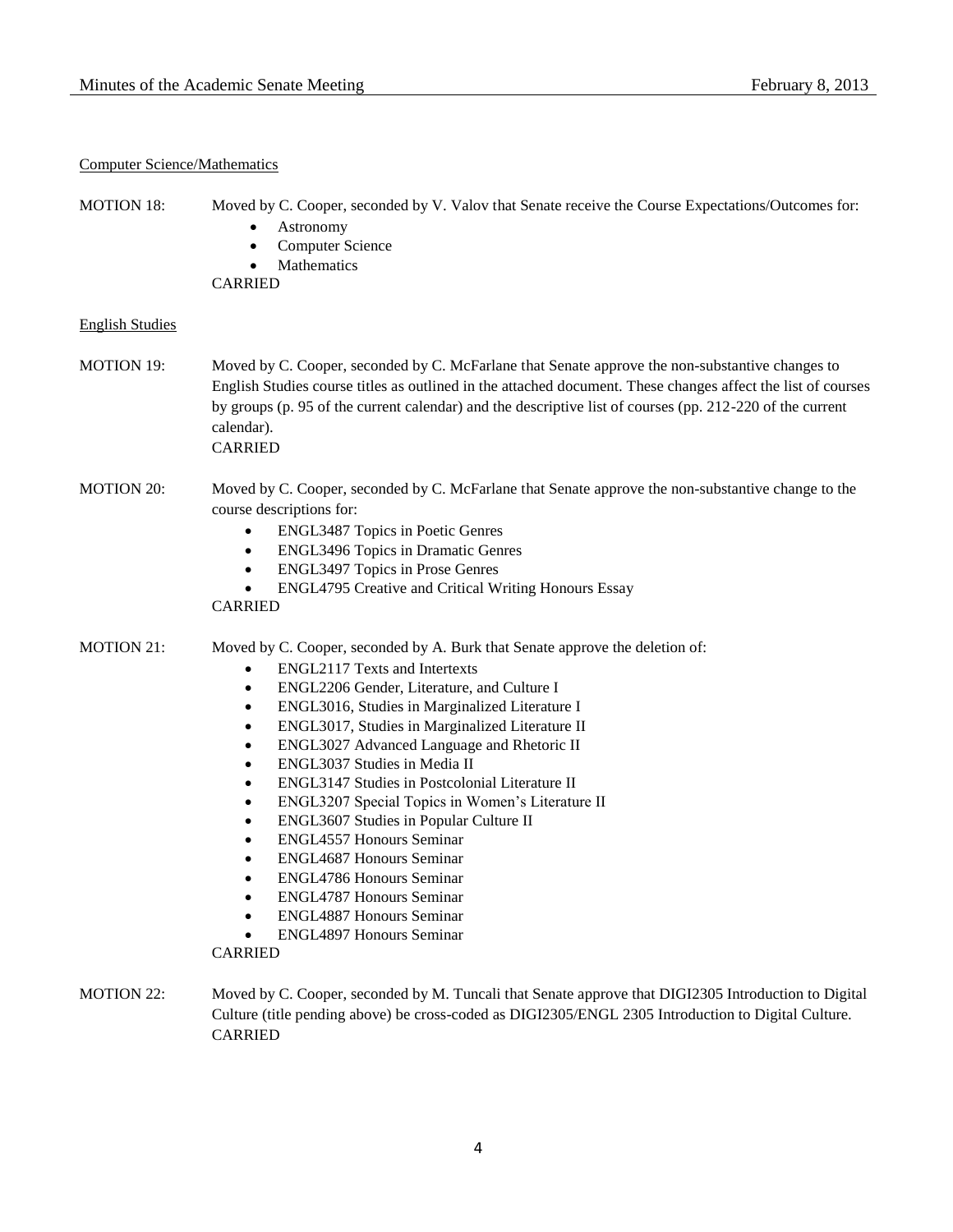| <b>MOTION 23:</b>                         | Moved by C. Cooper, seconded by C. McFarlane that Senate approve the addition of<br>ENGL3047/DIGI3047 Topics in Digital Culture.<br><b>CARRIED</b>                                                                                                                                                                                                                                                                               |
|-------------------------------------------|----------------------------------------------------------------------------------------------------------------------------------------------------------------------------------------------------------------------------------------------------------------------------------------------------------------------------------------------------------------------------------------------------------------------------------|
| <b>MOTION 24:</b>                         | Moved by C. Cooper, seconded by C. McFarlane that Senate approve that ENGL3217 Topics in<br>Literature, Culture, and Sexuality and ENGL3617 Popular Fiction be added to Group 2 of the English<br>Studies course offerings.<br><b>CARRIED</b>                                                                                                                                                                                    |
| <b>MOTION 25:</b>                         | Moved by C. Cooper, seconded by K. Fitzsimmons that Senate receive the English Studies Course<br>Expectations/Outcomes.<br><b>CARRIED</b>                                                                                                                                                                                                                                                                                        |
| <b>Fine Arts</b>                          |                                                                                                                                                                                                                                                                                                                                                                                                                                  |
| <b>MOTION 26:</b>                         | Moved by C. Cooper, seconded by A. Burk that Senate receive the FAVA course Expectations and<br>Outcomes.<br><b>CARRIED</b>                                                                                                                                                                                                                                                                                                      |
| <b>MOTION 27:</b>                         | Moved by C. Cooper, seconded by L. Peturson that Senate approve the addition of the following courses<br>to the Fine Arts program:<br>FAVA1008 Arts Practice: Drawing<br>FAVA1009: Arts Practice: Printmaking<br><b>CARRIED</b>                                                                                                                                                                                                  |
| <b>Gender Equality and Social Justice</b> |                                                                                                                                                                                                                                                                                                                                                                                                                                  |
| <b>MOTION 26:</b>                         | Moved by C. Cooper, seconded by S. Renshaw that Senate receive the Gender Equality and Social Justice<br>course expectations/outcomes.<br><b>CARRIED</b>                                                                                                                                                                                                                                                                         |
| Geography                                 |                                                                                                                                                                                                                                                                                                                                                                                                                                  |
| <b>MOTION 27:</b>                         | Moved by C. Cooper, seconded by S. O'Hagan that Senate approve that GEOG4816 Urban Land Use<br>Planning Theory be unbanked.<br><b>CARRIED</b>                                                                                                                                                                                                                                                                                    |
| <b>MOTION 28:</b>                         | Moved by C. Cooper, seconded by S. O'Hagan that Senate bank the following courses:<br>GEOG2011 Fundamentals of GIS and Computer Mapping<br>GEOG3027 Spatial Statistics<br>$\bullet$<br>GEOG3107 Weather Analysis and Forecasting<br>GEOG3407 Selected Regions of North America<br>GEOG3807 Local and Regional Development<br>GEOG3826 A Geography of Latin America<br>GEOG4397 Soil Biology and Soil Chemistry<br><b>CARRIED</b> |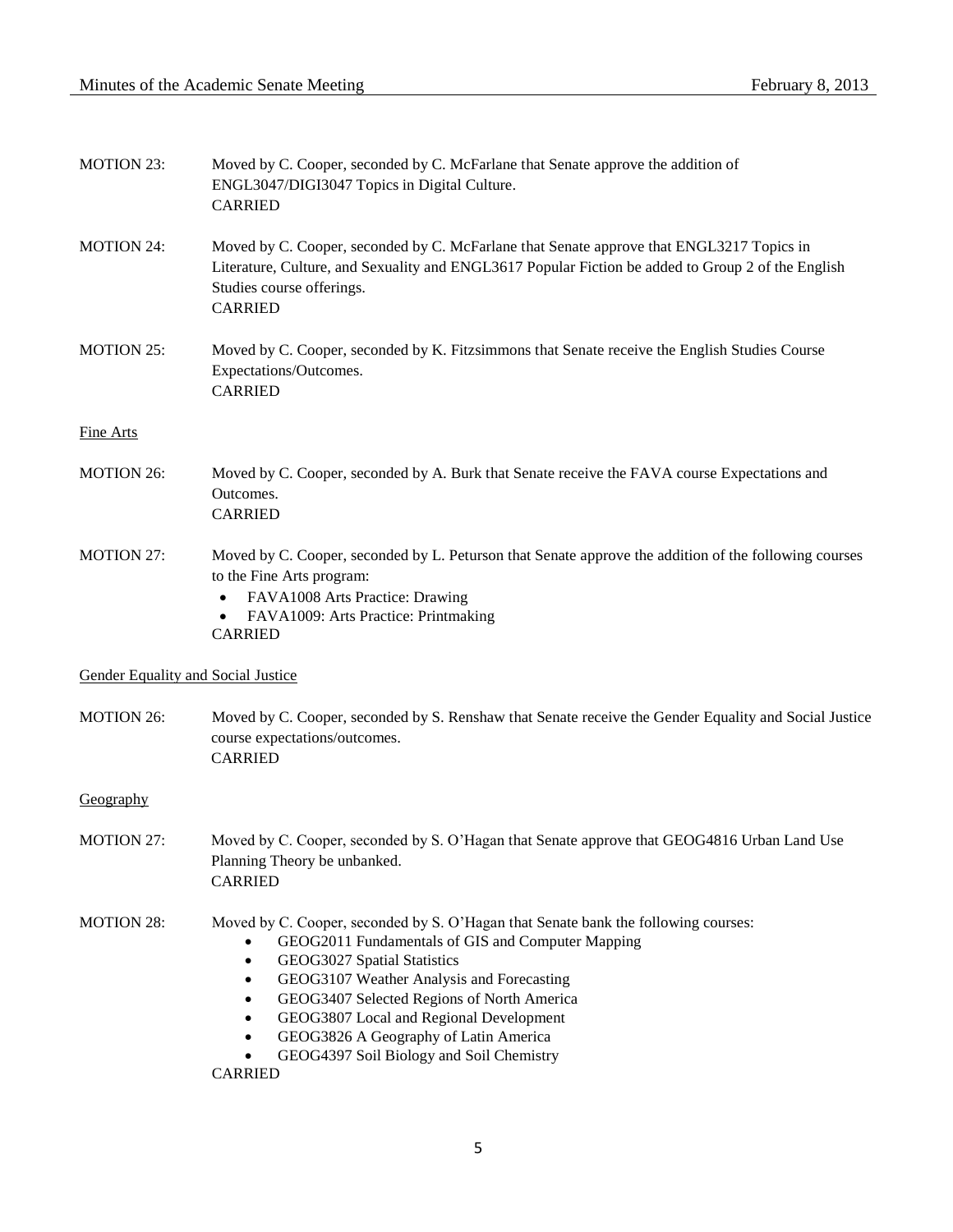| <b>MOTION 29:</b> | Moved by C. Cooper, seconded by S. O'Hagan that Senate approve the revision to the course name and/or<br>description and/or prerequisite as outlined in the attached document for:<br>GEOG3236 Geography of Environment and Health<br>GEOG4136 Applied Climatology<br>$\bullet$<br>GEOG4227 Themes in Social and Cultural Geography<br>٠<br>GEOG4247 Environmental Modeling (previously Watershed Modeling)<br>$\bullet$<br>GEOG4816 Landscapes and Urban Planning (previously Urban Land Use Planning Theory)<br><b>CARRIED</b> |
|-------------------|----------------------------------------------------------------------------------------------------------------------------------------------------------------------------------------------------------------------------------------------------------------------------------------------------------------------------------------------------------------------------------------------------------------------------------------------------------------------------------------------------------------------------------|
| <b>MOTION 30:</b> | Moved by C. Cooper, seconded by S. O'Hagan that Senate delete the following courses from the<br>Geography curriculum:<br>GEOG3127 Water Resource Management<br>GEOG4107 Impact Assessment for Resource Management<br>$\bullet$<br><b>CARRIED</b>                                                                                                                                                                                                                                                                                 |
| <b>MOTION 31:</b> | Moved by C. Cooper, seconded by S. O'Hagan that Senate approve the addition of the following courses<br>in the Geography curriculum:<br>GEOG4777 Water Governance<br>GEOG3106 Impact Assessment for Resource Management<br><b>CARRIED</b>                                                                                                                                                                                                                                                                                        |
| <b>History</b>    |                                                                                                                                                                                                                                                                                                                                                                                                                                                                                                                                  |
| <b>MOTION 32:</b> | Moved by C. Cooper, seconded by R. Gendron that Senate receive the History Course<br>Expectations/Outcomes.<br><b>CARRIED</b>                                                                                                                                                                                                                                                                                                                                                                                                    |
| Philosophy        |                                                                                                                                                                                                                                                                                                                                                                                                                                                                                                                                  |
| <b>MOTION 33:</b> | Moved by C. Cooper, seconded by S. Renshaw that Senate approve the addition of the following courses<br>in Philosophy:<br>PHIL3616 Philosophy of Religion<br>٠<br>PHIL4206 Seminar in Philosophy<br>$\bullet$<br>PHIL4207 Seminar in Philosophy<br>٠<br><b>CARRIED</b>                                                                                                                                                                                                                                                           |
| <b>MOTION 34:</b> | Moved by C. Cooper, seconded by S. Renshaw that Senate approve the deletion of the following courses<br>from Philosophy:<br>PHIL3635 Philosophy of Religion<br>PHIL4205 Seminar in Problems of Philosophy<br><b>CARRIED</b>                                                                                                                                                                                                                                                                                                      |
| <b>MOTION 35:</b> | Moved by C. Cooper, seconded by S. Renshaw that Senate receive the Philosophy Course<br>Expectations/Outcomes.<br><b>CARRIED</b>                                                                                                                                                                                                                                                                                                                                                                                                 |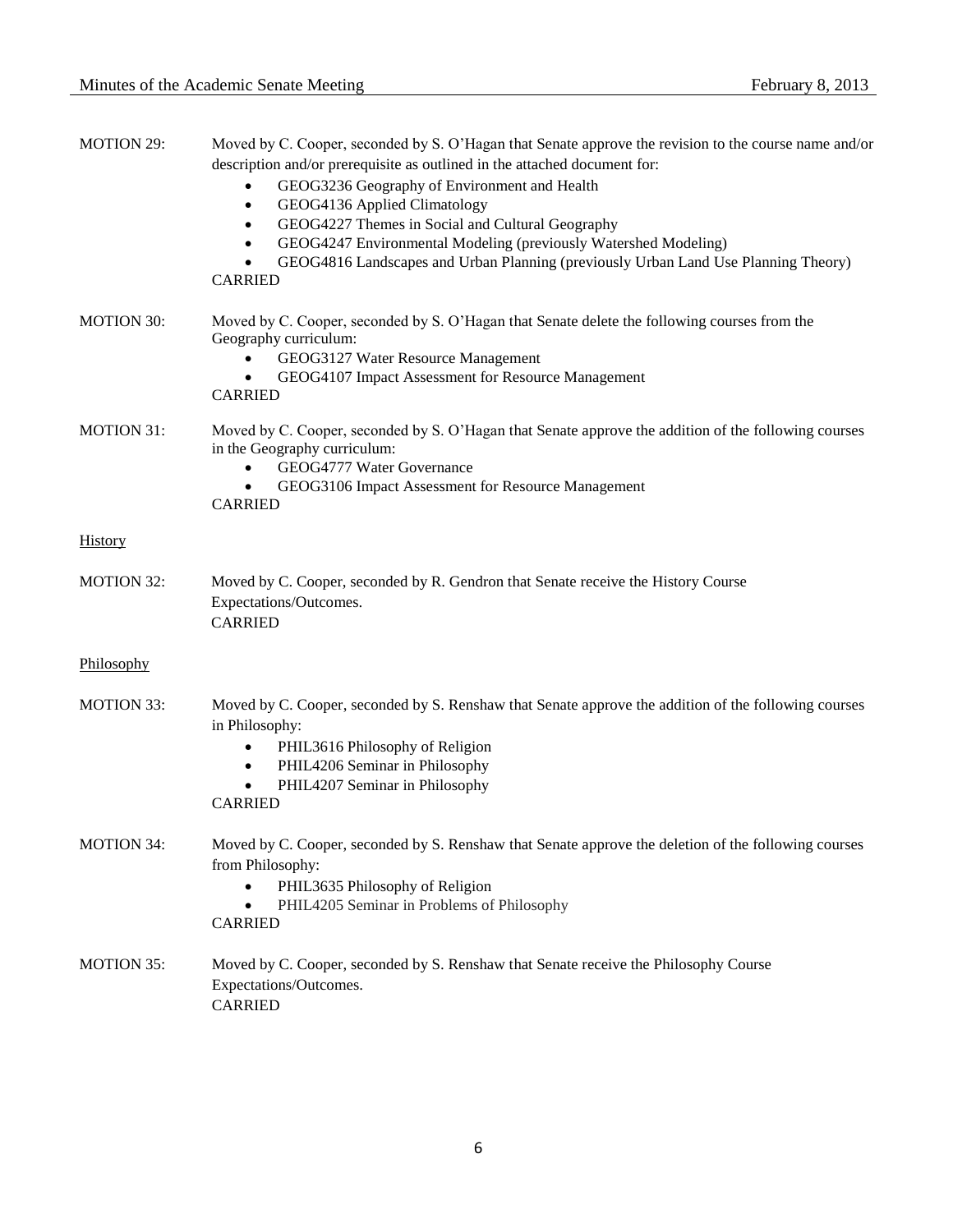# Political Science

| <b>MOTION 36:</b>                | Moved by C. Cooper, seconded by C. McFarlane that Senate approve banking of:<br>POLI 1005 Introduction to Political Science<br>POLI2605 Public Administration<br>$\bullet$<br><b>CARRIED</b>                                                             |
|----------------------------------|----------------------------------------------------------------------------------------------------------------------------------------------------------------------------------------------------------------------------------------------------------|
| <b>MOTION 37:</b>                | Moved by C. Cooper, seconded by S. Renshaw that Senate approve the addition of the following courses:<br>POLI1006 Politics, Power and the Common Good<br>POLI2606 Public Administration<br>$\bullet$<br><b>CARRIED</b>                                   |
| <b>MOTION 38:</b>                | Moved by C. Cooper, seconded by S. Gendron that Senate approve the program changes to the Political<br>Science curriculum as outlined.<br><b>CARRIED</b>                                                                                                 |
| Psychology                       |                                                                                                                                                                                                                                                          |
| <b>MOTION 39:</b>                | Moved by C. Cooper, seconded by A. Weeks that Senate receive the Bachelor of Arts in Psychology and a<br>Bachelor of Science in Psychology Course Expectations/Outcomes.<br><b>CARRIED</b>                                                               |
| <b>MOTION 40:</b>                | Moved by C. Cooper, seconded by A. Weeks that Senate receive the Program Expectations for the<br>Neuroscience Certificate.<br><b>CARRIED</b>                                                                                                             |
| <b>Religions and Cultures</b>    |                                                                                                                                                                                                                                                          |
| <b>MOTION 41:</b>                | Moved by C. Cooper, seconded by G. McCann that Senate receive the Religions and Cultures Course<br>Expectations/Outcomes.<br><b>CARRIED</b>                                                                                                              |
| Sociology                        |                                                                                                                                                                                                                                                          |
| <b>MOTION 42:</b>                | Moved by C. Cooper, seconded by J. Barker that Senate receive the Sociology Course<br>Expectations/Outcomes.<br><b>CARRIED</b>                                                                                                                           |
| Other                            |                                                                                                                                                                                                                                                          |
| International Baccalaureate (IB) |                                                                                                                                                                                                                                                          |
| <b>MOTION 43:</b>                | Moved by C. Cooper, seconded by H. d'Entremont that Senate increase the maximum number of<br>Advanced Standing credits that can be granted to a student admitted from an International Baccalaureate<br>program from 18 to 30 credits.<br><b>CARRIED</b> |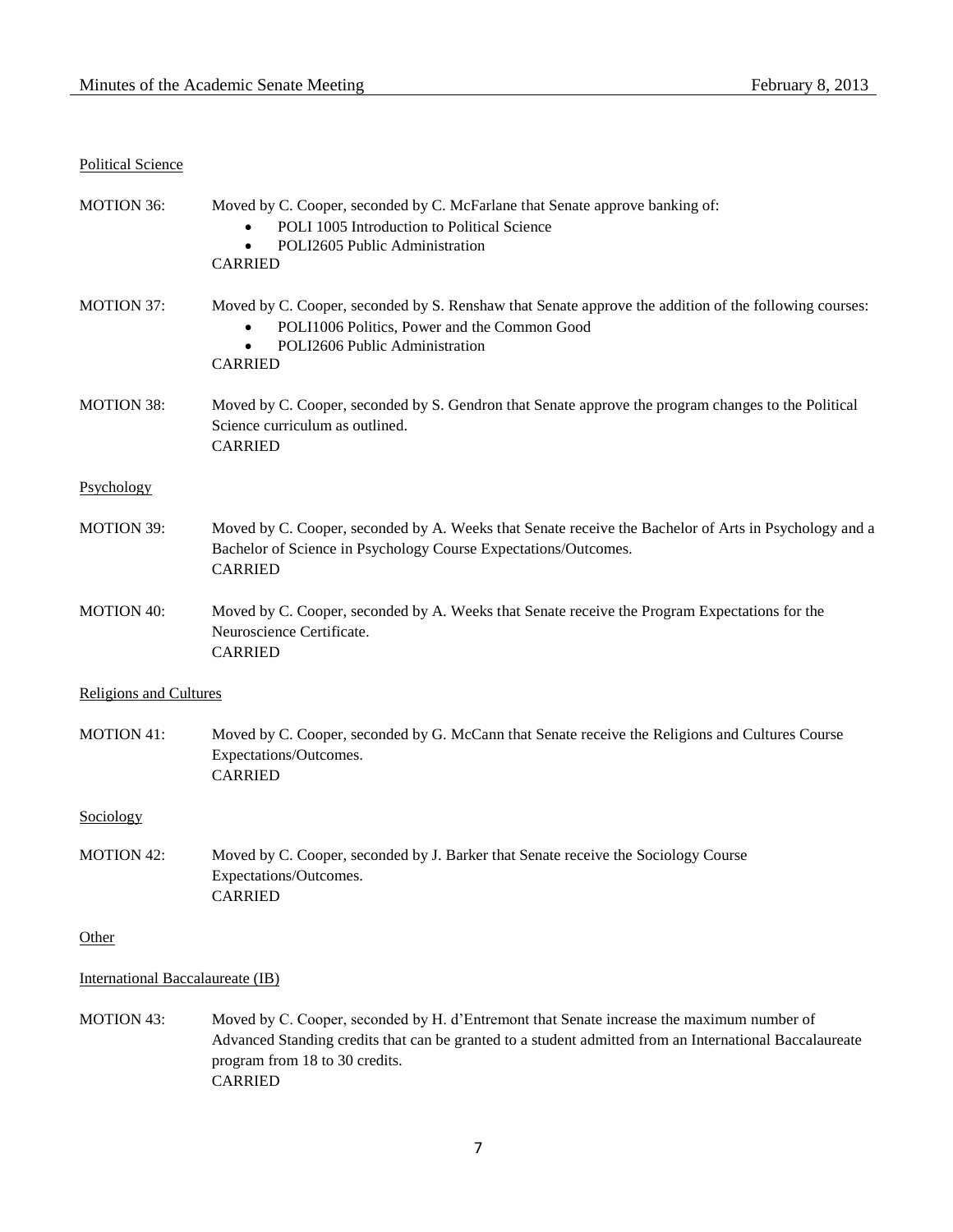## **Graduate Studies Council**

| <b>MOTION 44:</b> | Moved by M. Tuncali, seconded by A. Page that the Report of the Graduate Studies Council dated January<br>28, 2013 be received.<br><b>CARRIED</b>                                                                                                                                                                                                   |
|-------------------|-----------------------------------------------------------------------------------------------------------------------------------------------------------------------------------------------------------------------------------------------------------------------------------------------------------------------------------------------------|
| <b>MOTION 45:</b> | Moved by M. Tuncali, seconded by A. Page that Senate approve the changes to the course description of<br>EDUC5186 Research Project and Seminar in the Academic Calendar/MEd Handbook/web.<br><b>CARRIED</b>                                                                                                                                         |
| <b>MOTION 46:</b> | Moved by M. Tuncali, seconded by A. Page that Senate approve the addition of the following PhD courses<br>as outlined:<br>EDUC6118 Inquiry Based Growth and Development in Educational Sustainability<br>$\bullet$<br>EDUC6127 PhD Comprehensive Exam<br>٠<br>EDUC6999 PhD Dissertation<br>$\bullet$<br>EDUC5627 Practicum in Special Education     |
| <b>MOTION 47:</b> | Amendment to Motion 46: Moved by M-A Parr, seconded by S. Rich that Motion 46 of the GSC report be<br>amended by deleting EDUC5627 from the list of PhD courses.<br><b>CARRIED</b>                                                                                                                                                                  |
| <b>MOTION 48:</b> | Amended Motion 46, now Motion 48: Moved by M. Tuncali, seconded by A. Page that Senate approve the<br>addition of the following PhD courses as outlined:<br>EDUC6118 Inquiry Based Growth and Development in Educational Sustainability<br>$\bullet$<br>EDUC6127 PhD Comprehensive Exam<br>$\bullet$<br>EDUC6999 PhD Dissertation<br><b>CARRIED</b> |
| <b>MOTION 49:</b> | Moved by M. Tuncali, seconded by S. Rich that Senate approve the new "Visiting Research Student"<br>program" as outlined.<br><b>CARRIED</b>                                                                                                                                                                                                         |

## AMENDMENT of BY-LAWS

## **Notice of Motion**

That Article 1.2(e) of the Senate bylaws be modified as follows (changes in *italics):*

"Designate" means a person formally delegated by an ex officio voting member of Senate to participate and vote on the member's behalf at all meetings of a specified Senate committee or subcommittee during any given year. *The Dean's designate shall be an individual in an academic position such as an Associate Dean; a Director; a Department, Division, or Section Chair; or, a Faculty member..*

## **Notice of Motion**

That Article 10.3 Nipissing University Academic College (NUAC) be deleted from the Senate bylaws.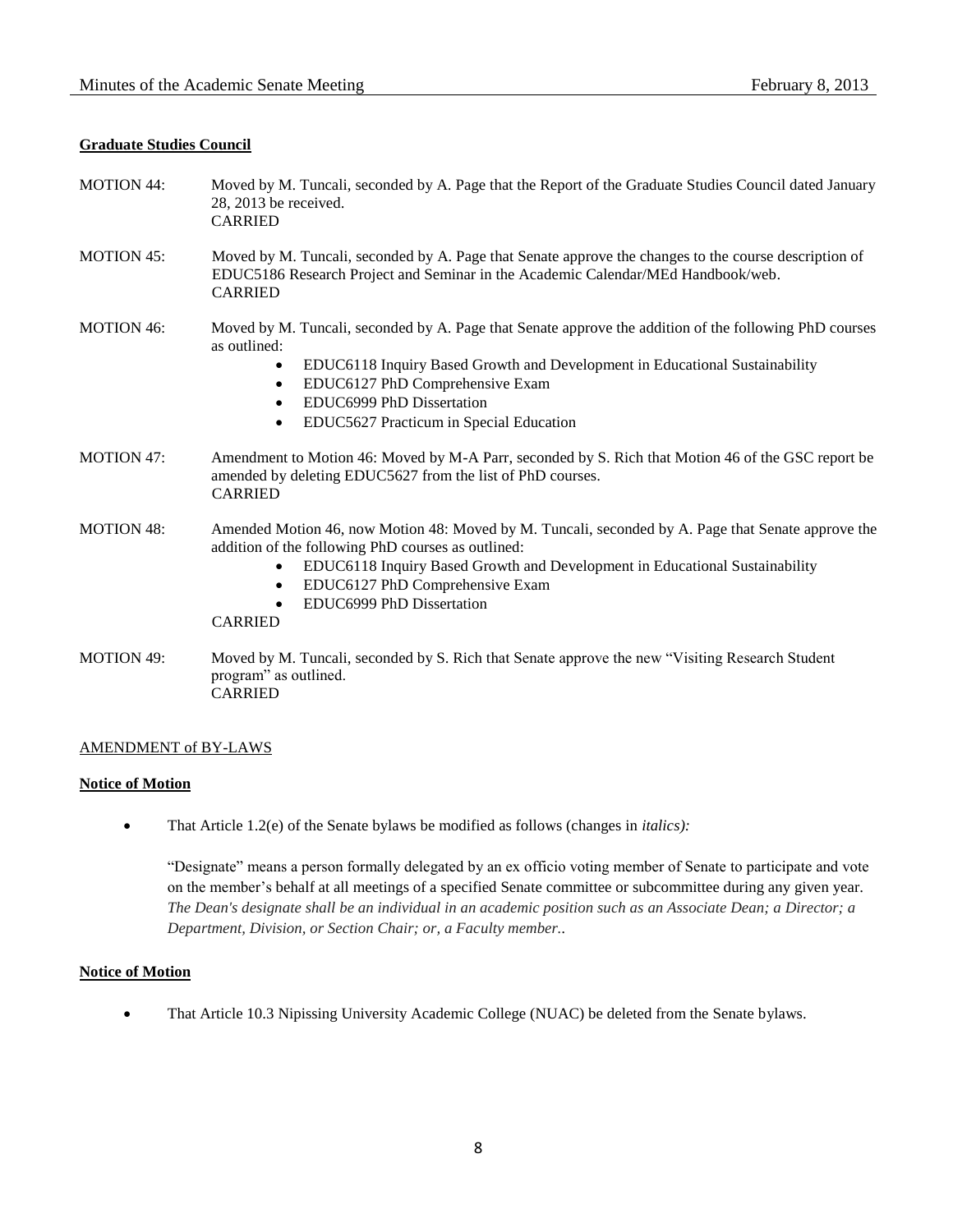## **ELECTIONS**

Elect one tenured or tenure track faculty member from outside the discipline to serve on the search committee for a tenure track position in Psychology.

ACCLAIMED: **R. Mirza**

## REPORTS FROM OTHER BODIES

### Council of Ontario Universities

Senator Nadeau provided an update from the Council of Ontario Universities (COU). *The Changing Faculty Role* paper was presented by Julia Christensen-Hughes which outlines how the role of faculty has changes in the area of Teaching and Research. The paper also included suggestions on how to improve support for faculty. The paper is still being developed.

Senator Nadeau also reported that there are a number of important issues currently being discussed at COU. The incoming Premier has deep roots in the University sector so there is optimism that she will understand the issues. He also indicated that the major themes from the Ministry are expected to include student preparedness for the workforce, accountability, innovation and constraints in the collective bargaining process. Senator Nadeau listed other issue such as efficiency targets, online education, international student recovery, a study on faculty productivity and the SMA's. Senator Nadeau also announced that there will be a Learning Outcomes Symposium on April 22 and 23 in Toronto co-sponsored by the Council of Ontario Universities, the Ontario College Quality Assurance Service, the Ontario Council on Articulation and Transfer and the Ontario Universities Council on Quality Assurance

### NEW BUSINESS

MOTION 50: Moved by J. Graham, seconded by S. Feretycki that Senate consider receipt of the Report on Graduate Applicants dated February 7, 2013. CARRIED MOTION 51: Moved by J. Graham, seconded by S. Feretycki that the approval to graduate be granted to the students listed in the Report of Graduate Applicants dated February 7, 2013. CARRIED

### ANNOUNCEMENTS

The Vice-President Academic and Research reported that the COU Issues update from January 2013 is posted to the Senate website. It is available for viewing at: [http://www.nipissingu.ca/about-us/governance/academic-senate/Pages/COU-](http://www.nipissingu.ca/about-us/governance/academic-senate/Pages/COU-Updates.aspx)[Updates.aspx](http://www.nipissingu.ca/about-us/governance/academic-senate/Pages/COU-Updates.aspx)

Senator Rich was pleased to announce that Senators Hachkowksi and Scott received a \$33K PromoScience NSERC grant to support the summer science camps.

Senator Hanna from NUSU reported on a successful education formal and the Frost Bite winter event. He was also pleased to report that Nipissing won a Shinerama Award for the second best fundraiser. Election results, which still need to be ratified, were announced as follows: President Elect, Kayla Fitzsimmons; VP Internal, Corey Grist; VP External, Yannick Benoit; and VP Student Life, Andrew Deugo.